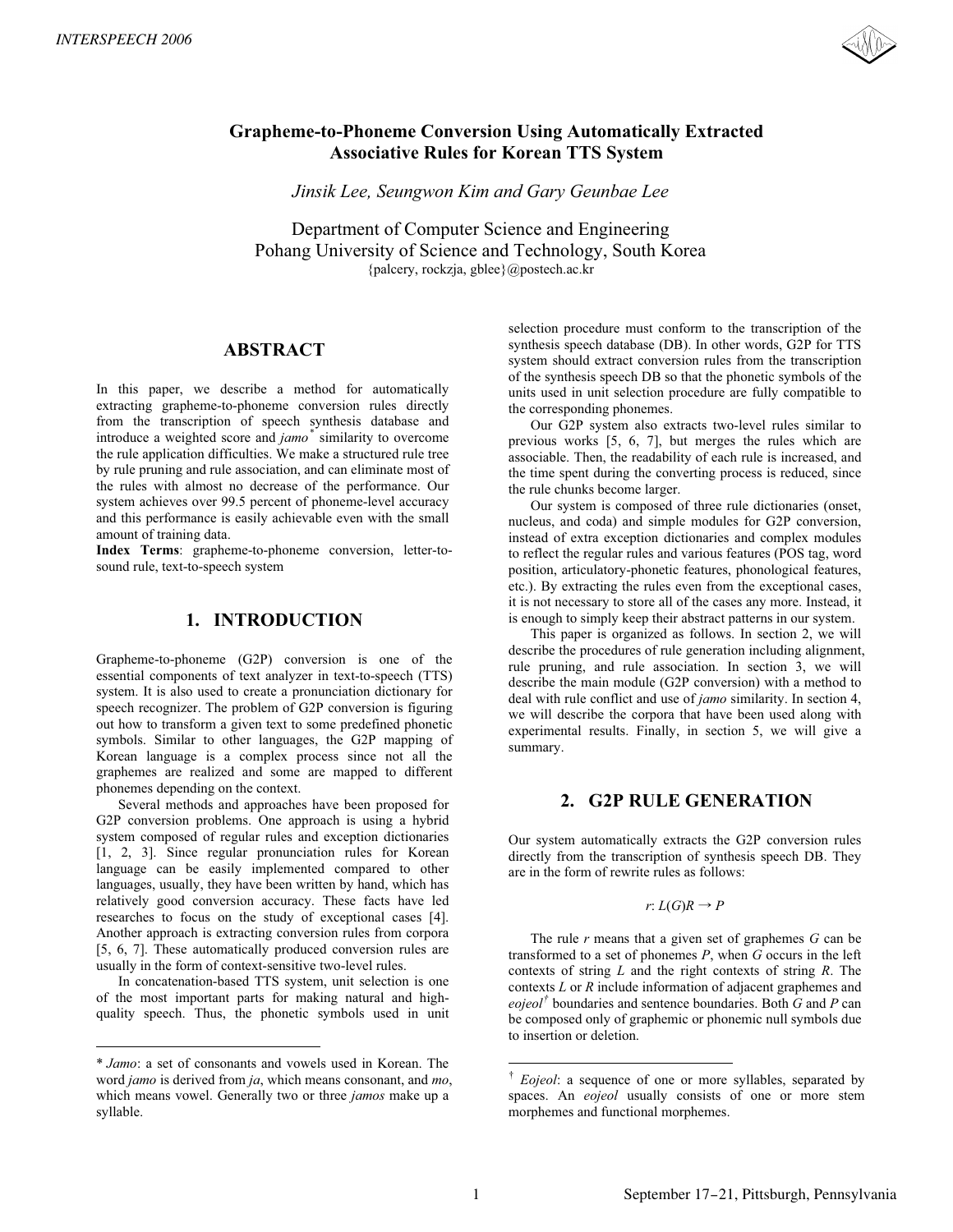#### **2.1 Alignment**

Korean syllables consist of three components: an initial consonant (onset), a vowel (nucleus), and a final consonant (coda). However, the final consonant in graphemes or phonemes and the initial consonant in phonemes can be omitted. To make each syllable into the canonical form (onsetnucleus-coda triple), we added the graphemic or phonemic null symbols ('\_'). Then, the alignment process becomes straightforward as in Figure 1.

| Graphemes: : ठ |   |   |    |                    |    |  |  |
|----------------|---|---|----|--------------------|----|--|--|
|                |   |   |    |                    |    |  |  |
| Phonemes:      | h | a | g: | $\frac{1}{2}$ i gg | yo |  |  |

*Figure 1*: Alignment of graphemes and phonemes in Korean

### **2.2 Rule extraction**

After the alignment procedure, we can easily perform the automatic rule extraction. In this step, we extract all possible rules whose context length is from 2 to 6 in order to give the limitation on the number of extracted rules in rule dictionaries.

We have found that the phonetic changes are quite different along the position of *jamo* in a syllable. For this reason, we kept each extracted rule in three different rule dictionaries according to the *jamo* positions (onset, nucleus, and coda).

Under the condition of the limitation in context length, the phonemes corresponding to the given graphemes may be differently realized although the given graphemes are identical. In this case, we first extracted such rules, and then counted the number of each candidate phoneme, and finally computed the realization probability of the specific phoneme *p* as follows:

$$
Pr(p | L(G)R) = \frac{Count(L(G)R \to p \in P)}{Count(L(G)R \to P)}
$$

This realization probability will be used for resolving the rule conflicts (see section 3.1).

### **2.3 Pruning**

In the rule extraction procedure, since all of the possible rules in a certain context length are extracted, the size of the rule dictionaries becomes quite huge. It is essential to prune the rules in order to form smaller rule dictionaries and to structure the unstructured rule entries.

The candidate rule to be pruned should satisfy the following two conditions: (1) there exists a parent rule which has shorter contexts and (2) the set of phoneme *P* of the parent rule contains only one candidate phoneme. The pruning process is shown in Figure 2.



*Figure 2*: An example of the possible rule pruning

Then, we can form the structured rule trees using parentchildren relationship according to the different contexts. One possible rule tree is given in Figure 3. In Figure 3, '\*' and '+' in left side of the rules represent a sentence boundary and an *eojeol* boundary, respectively.



*Figure 3*: A structured rule tree

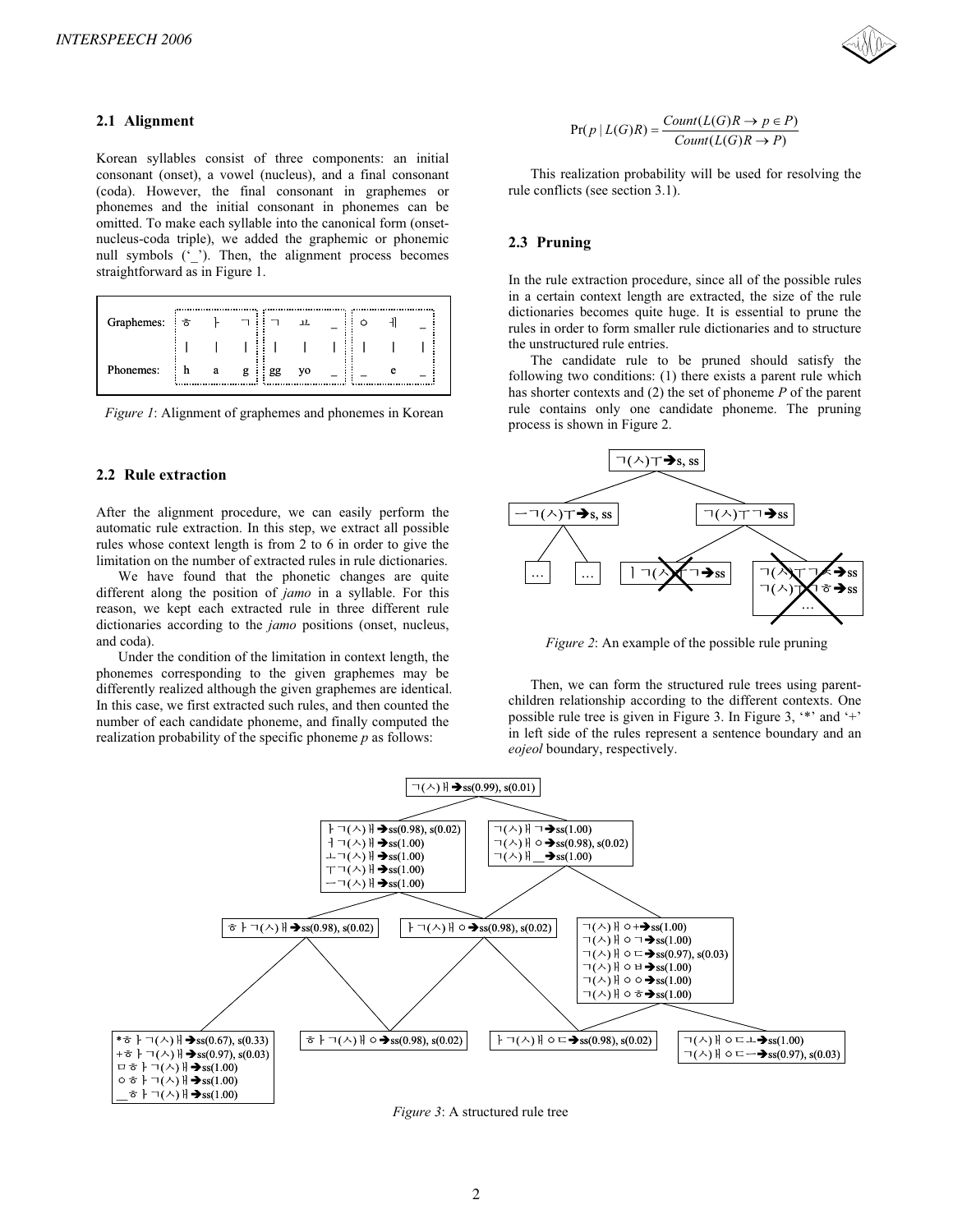#### **2.4 Rule association**

Until now, we have only considered the special case in which the length of each grapheme and phoneme is one. However, we can merge the rules to make associative rules as shown in Figure 4.

The rule association can be performed only under the following conditions: (1) the contexts of each candidate rule should be the same so that the context of the associative rule has the same coverage and (2) the set of phoneme *P* of each candidate rule contains only one phoneme. In other words, we do not allow the associative rules to be generated from multiple different phonemes.

The rule association increases the readability of the conversion rules, and decreases the size of the rule dictionaries so that we can save time to search the entries in the rule dictionaries.



*Figure 4*: An example of the possible rule association

## **3. G2P CONVERSION**

To obtain the phonemes corresponding to the given graphemes, we first transform the graphemes to the canonical form as in the alignment procedure. Then, we can directly apply the automatically extracted conversion rules. However, there are two issues to handle on this direct conversion process.

#### **3.1 Resolving the rule conflicts**

When we apply the conversion rules, there exist several applicable rules, since every parent rule of the applicable rule is also applicable. The one way to resolve the rule conflicts is simply applying the most specific rule and choosing the phoneme with the highest realization probability. However, this method gives the phoneme which is over-fitted to the training corpus. Generally, the most specific rules represent the exceptional cases, so we need to adjust the degree of figuring out exceptional cases with the score.

The score is computed by the summation of the weighted realization probability as follows:

$$
Score(p | L(G)R) = \sum w_{L',R'} Pr(p | L'(G)R')
$$

where  $w_{L'R'}$  is a weight determined by the length of the contexts, and *L'* and *R'* are the contexts which are shorter than or equal to *L* and *R*, i.e., the rule  $L'(G)R' \rightarrow P$  is the parent rule of the rule  $L(G)R \rightarrow P$  or the rule  $L(G)R \rightarrow P$  itself. In our system, we set the most specific rules to have the highest weight. An example of calculating the score of each candidate phoneme is given in Figure 5.



*Figure 5*: An example of calculating the score of the phonemes

#### **3.2 Coping with data sparseness**

It is possible that no applicable rule exists due to data sparseness problem. In this case, we can apply the rule with the target phoneme which has the most similar contexts to the given contexts including the graphemes. To do so, we have defined *jamo* similarity as follows:

$$
Similarity(j_1, j_2) = \sum_{f \in F} \alpha_f g_f(j_1, j_2)
$$

The function  $g_f$  gives 1 if two *jamos*  $j_l$  and  $j_2$  have the same property  $(+/-)$  of distinctive articulatory-phonetic and phonological feature *f*, and otherwise gives 0. The coefficient  $\alpha_f$  plays a role of weight for each feature. The set of distinctive features *F* consists of the following 14 features: vocalic, consonantal, oral, anterior, coronal, continuant, strident, nasal, glottalized, aspirated, back, high, low, and round [8].

We set the minimum context length of each rule to be greater than two to guarantee more effective rule application, which is different from the previous works [7]. It means that the rule must have at least one left context and one right context. If there is a rule which does not have any context, i.e., *L* and *R* is an empty set, then the rule always gives the phoneme with the highest realization probability without pertaining to the contexts.

## **4. EXPERIMENTAL RESULTS**

#### **4.1 Corpora used**

The corpora used in this research are the transcriptions of two speech synthesis DB. One is a transcription of our own reading-style speech DB, and the other is a transcription of conversational-style speech DB from ETRI (Electronics and Telecommunications Research Institute). Our own readingstyle speech DB is a balanced corpus, and it contains various patterns of phonetic changes. The statistic of the corpora used is given in Table 1.